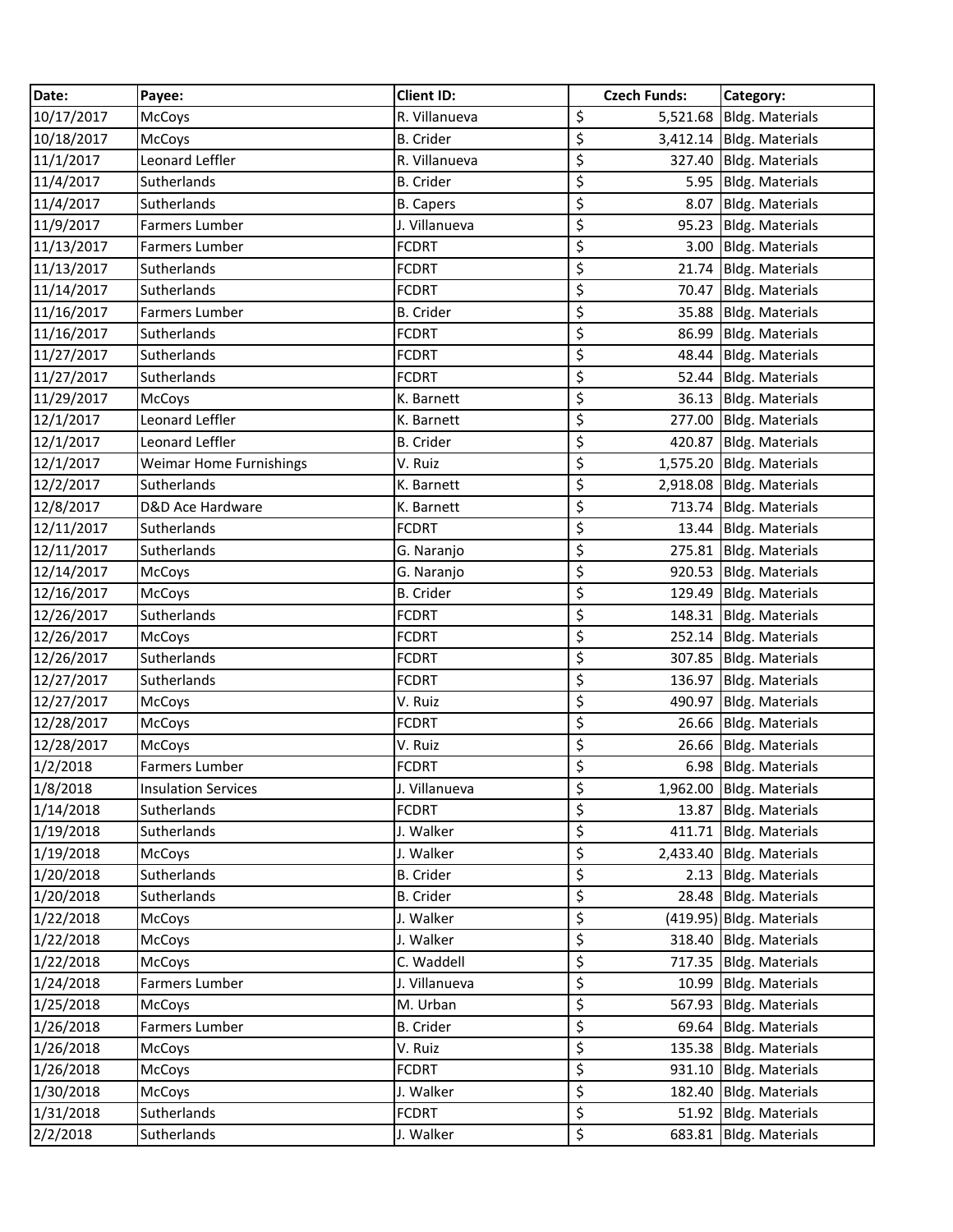| 2/7/2018               | <b>Insulation Services</b>        | C. Smith                      | \$                   | 422.00 Bldg. Materials                            |
|------------------------|-----------------------------------|-------------------------------|----------------------|---------------------------------------------------|
| 2/9/2018               | <b>McCoys</b>                     | J. Walker                     | \$                   | 665.94 Bldg. Materials                            |
| 2/10/2018              | <b>Farmers Lumber</b>             | J. Ortiz                      | \$                   | 34.66 Bldg. Materials                             |
| 2/10/2018              | Sutherlands                       | <b>FCDRT</b>                  | \$                   | 74.92 Bldg. Materials                             |
| 2/12/2018              | Sutherlands                       | V. Ruiz                       | \$                   | 122.29 Bldg. Materials                            |
| 2/13/2018              | Farmers Lumber                    | <b>B.</b> Crider              | \$<br>12.27          | Bldg. Materials                                   |
| 2/13/2018              | Farmers Lumber                    | J. Villanueva                 | \$                   | 35.88 Bldg. Materials                             |
| 2/13/2018              | Farmers Lumber                    | <b>B.</b> Crider              | \$                   | 65.99 Bldg. Materials                             |
| 2/13/2018              | <b>Insulation Services</b>        | J. Villanueva                 | \$                   | 507.19 Bldg. Materials                            |
| 2/13/2018              | <b>Insulation Services</b>        | <b>FCDRT</b>                  | \$                   | 507.19 Bldg. Materials                            |
| 2/14/2018              | Sutherlands                       | <b>B.</b> Crider              | \$                   | 1.79 Bldg. Materials                              |
| 2/14/2018              | Farmers Lumber                    | <b>B.</b> Crider              | \$                   | 16.93 Bldg. Materials                             |
| 2/22/2018              | McCoys                            | C. Skerritt                   | \$                   | 2,278.49 Bldg. Materials                          |
| 2/23/2018              | Home Depot                        | C. Skerritt                   | \$                   | 53.47 Bldg. Materials                             |
| 2/23/2018              | Farmers Lumber                    | C. Skerritt                   | \$                   | 289.19 Bldg. Materials                            |
| 2/23/2018              | Home Depot                        | C. Skerritt                   | \$                   | 923.00 Bldg. Materials                            |
| 2/24/2018              | Lowes                             | V. Olenick                    | \$                   | 819.00 Bldg. Materials                            |
| 2/26/2018              | McCoys                            | C. Skerritt                   | \$                   | 1,075.51 Bldg. Materials                          |
| 3/5/2018               | Sutherlands                       | V. Ruiz                       | \$                   | 342.00 Bldg. Materials                            |
| 3/12/2018              | Wayfair                           | J. Walker                     | \$                   | 1,125.79 Bldg. Materials                          |
| 3/15/2018              | D&D Ace Hardware                  | V. Olenick                    | \$                   | 1,382.94 Bldg. Materials                          |
| 3/24/2018              | <b>Farmers Lumber</b>             | D. Hall                       | \$                   | 68.96 Bldg. Materials                             |
| 3/27/2018              | <b>Harris Communications</b>      | <b>B.</b> Capers              | \$                   | 474.70 Bldg. Materials                            |
| 3/28/2018              | <b>Farmers Lumber</b>             | D. Hall                       | \$                   | 68.98 Bldg. Materials                             |
| 3/28/2018              | <b>Farmers Lumber</b>             | D. Hall                       | \$                   | 69.98 Bldg. Materials                             |
| 7/6/2018               | Farmers Lumber                    | Naranjo                       | \$                   | 166.61 Bldg. Materials                            |
| 7/23/2018              | McCoys                            | Haywood                       | \$                   | 1,083.37 Bldg. Materials                          |
| 8/10/2018              | Farmers Lumber                    | Skerrit                       | \$                   | 623.04 Bldg. Materials                            |
|                        |                                   | <b>Bldg. Materials Total:</b> | \$<br>39,778.90      |                                                   |
| 11/21/2017             | Jaime Flores                      | R. Villanueva                 | \$                   | 2,000.00 Contracted Services                      |
| 12/1/2017              | Fayette Water Supply Company      | V. Ruiz                       | \$                   | 3,950.00 Contracted Services                      |
| 12/4/2017              | Round Top Heating & Air           | K. Barnett                    | \$                   | 4,700.00 Contracted Services                      |
| 12/4/2017              | Round Top Heating & Air           | R. Villanueva                 | \$                   | 6,700.00 Contracted Services                      |
| 12/6/2017              | <b>K&amp;H Portable Toilets</b>   | <b>FCDRT</b>                  | \$                   | 187.00 Contracted Services                        |
| 12/18/2017             | <b>STW Engineering</b>            | B. Capers & J. Cerda          | \$<br>150.00         | <b>Contracted Services</b>                        |
| 12/18/2017             | Donald Kay                        | K. Barnett                    | \$                   | 1,100.00 Contracted Services                      |
| 12/28/2017             | Donald Kay                        | K. Barnett                    | \$                   | 960.83 Contracted Services                        |
| 1/8/2018               | Round Top Heating & Air           | J. Villanueva                 | \$<br>8,400.00       | <b>Contracted Services</b>                        |
| 1/12/2018              | Elfego Saucedo                    | V. Ruiz                       | \$<br>700.00         | <b>Contracted Services</b>                        |
| 2/7/2018               | <b>K&amp;H Portable Toilets</b>   | <b>FCDRT</b>                  | \$<br>109.75         | <b>Contracted Services</b>                        |
| 2/7/2018               | US Construction Consultants, LLC. | B. Capers & J. Cerda          | \$<br>700.00         | <b>Contracted Services</b>                        |
| 2/7/2018               | Cirino Jaimes                     | <b>B.</b> Crider              | \$<br>817.00         | <b>Contracted Services</b>                        |
| 2/13/2018              | <b>K&amp;H Portable Toilets</b>   | <b>FCDRT</b>                  | \$<br>88.50          | <b>Contracted Services</b>                        |
| 2/16/2018              | SZ Concrete LLC.                  | J. Cerda                      | \$<br>6,900.00       | <b>Contracted Services</b>                        |
| 2/19/2018              |                                   |                               | \$<br>4,400.00       | <b>Contracted Services</b>                        |
|                        | Mathison Air Conditioning         | <b>B.</b> Crider              |                      |                                                   |
| 3/5/2018               | Christianson HVAC                 | J. Cerda                      | \$                   | 3,418.92 Contracted Services                      |
| 3/13/2018              | Muniz Electrical                  | Smith                         | \$<br>683.70         | <b>Contracted Services</b>                        |
| 3/14/2018<br>4/17/2018 | <b>Taylor Plumbing</b>            | Capers                        | \$<br>5,600.00<br>\$ | <b>Contracted Services</b><br>Contracted Services |